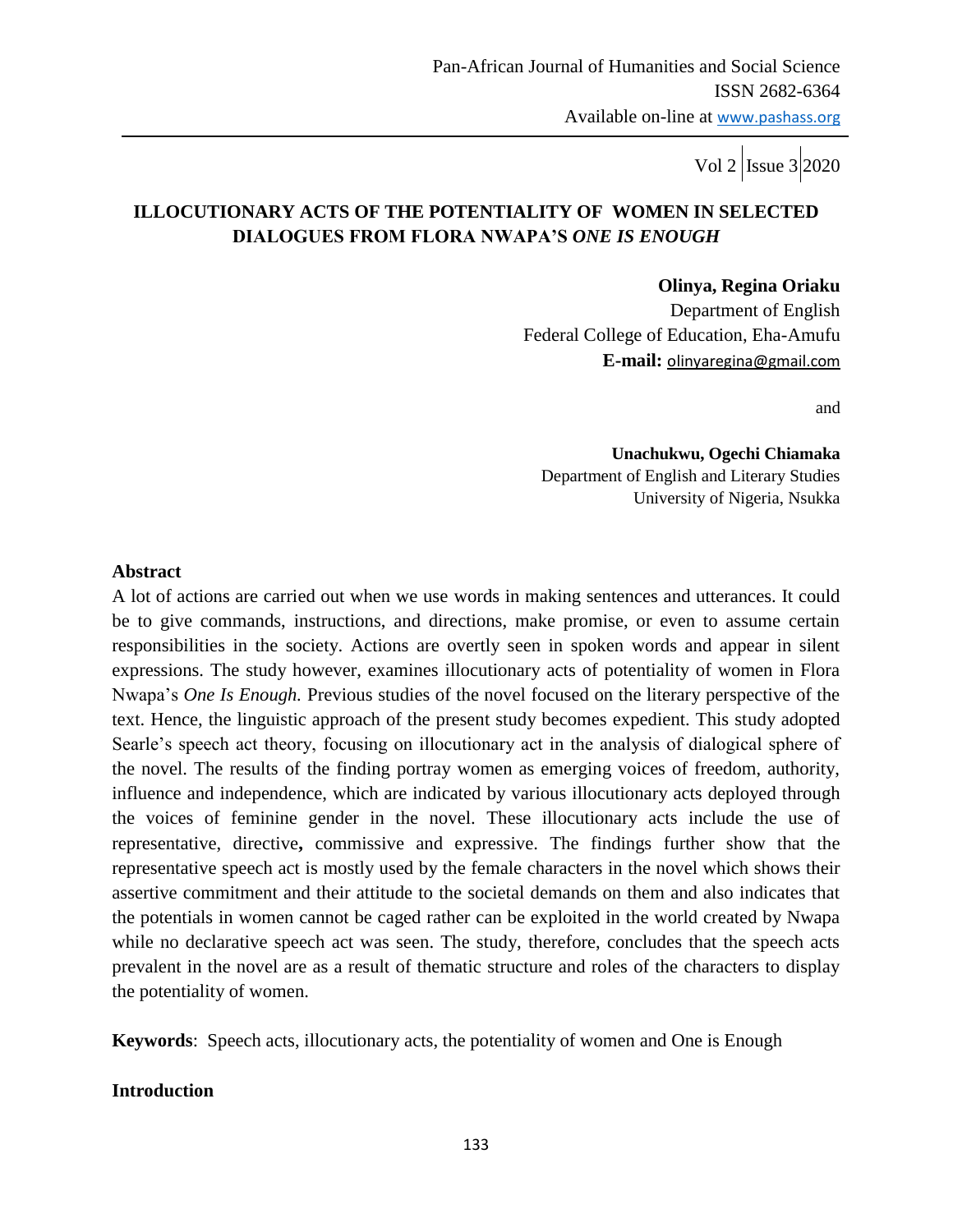In everyday life as human, people always interact with one another in society and cannot live in isolation. There is the need for interaction, which implies that human beings cannot cohabit without meaningful intercommunication or healthy dialogue. Therefore, communication is very important in society at all times. It occurs in everyday aspect of life such as economy, culture, social and politics. It is commonly manifested in written, oral, and sign languages and specifically in literary texts. The adroitness infer to what is said is an essential feature of the creation and reception of coherent discourse, which would lead to a successful communication. Reaching such ability requires the knowledge of social and physical world and of the interlocutors as well as the finesse to interpret. Formulating this knowledge is what is called speech theory according to Sahar (2011, p. 1374). Speech act theory attempts to explain how interlocutors use language to accomplish intended actions and meaning. In other words, speech acts provides us with a means to interpret discourse above the surface meaning and to establish the function of what is said. Speech act refers to the use of language in context to perform an action. It involves the speaker and force of his speech and the effect it has on the hearer which determines what the speech has been able to achieve (Crystal, 1992, qtd in Benjamin, 2013 p. 54). From these speeches, one is able to identify inherent qualities or what interlocutors are cable of doing or developing into. These are their potentialities. Several works have been done by scholars in both spoken and written texts using speech act theory by Searle. Also a number of works have been done on Flora Nwapa"s *One is Enough*, but none has investigated the potentiality of women using Searle 1969 illocutionary acts. It is against such background that this present study attempts to bring out the potentials inherent in the female characters of the novel, One is Enough using Searle"s illocutionary acts. The study, therefore, intends:

- 1. To identify the illocutionary speech acts that shows women"s potentiality in the selected dialogues.
- 2. To identify how these women put their potentials in use through their dialogues.

#### **Review of Related Literature**

There has been extensive research on *One is Enough* and also the use of speech acts in literary works. These studies vary in the use of theory, data, objectives and methods. Emmanuel (2018) investigated illocutionary acts in Ernest Samuel"s Epistolary Novels "Dear Kelechi and its Sequel". The study used the four Grice's cooperative principles to analyze the data textually. Qualitative design was adopted for the study and selected dialogues from the novel formed the data. The finding shows that the writer used illocutionary effects in creating a new raised world to the receiver.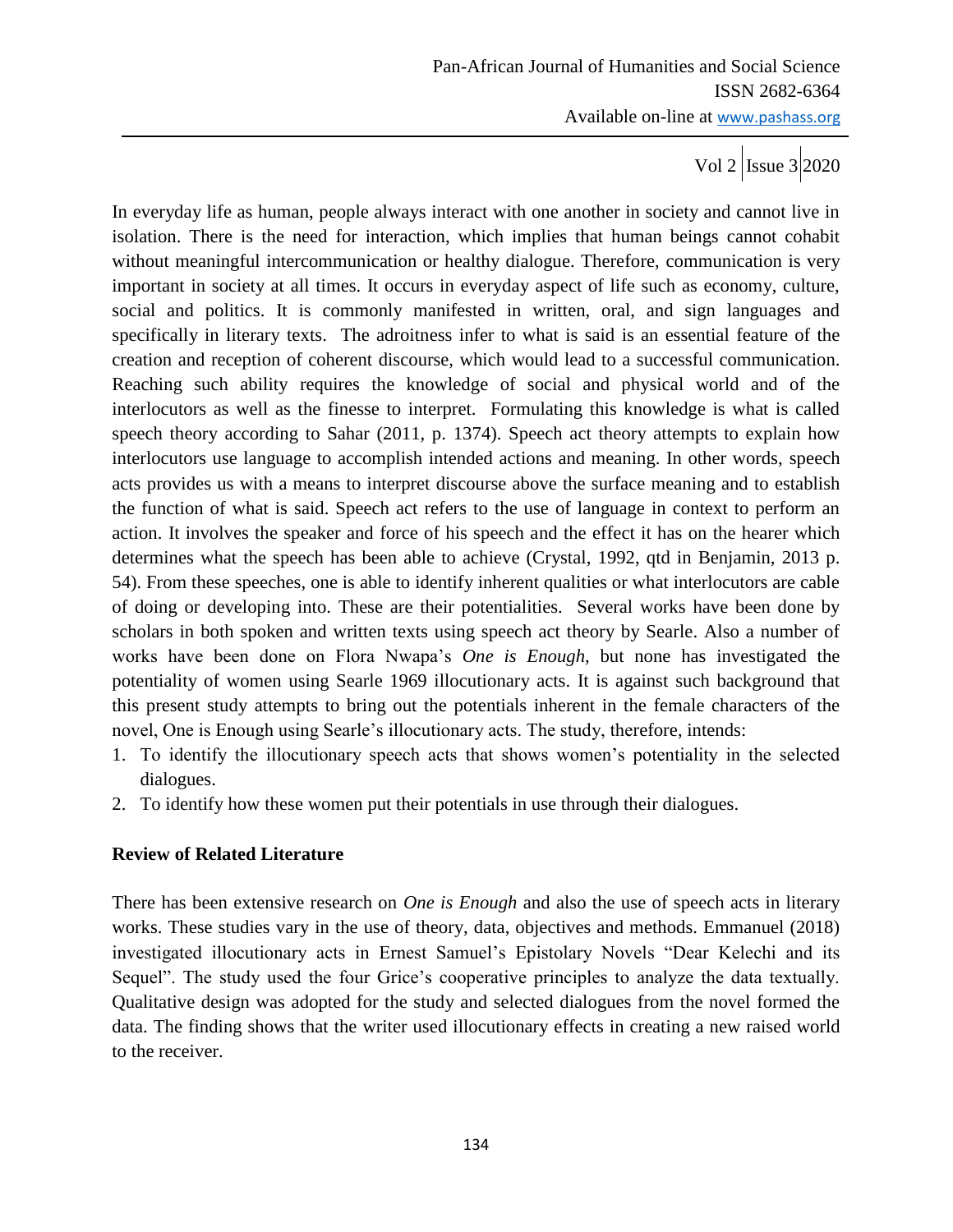Tara, A. B., Syahanan, D., and Daulat, S. (2017) examined the use of illocutionary acts in the discourse of Indonesia"s Comic Meme at social media and its advantage as reading materials for senior high school students. The design for the study is qualitative with descriptive and hermeneutical method. The data are from websites of Indonesia's Meme Comics. The results reveal that there are eight functions of expressive illocutionary acts and five utterance strategies in the meme discourse. The study concludes that meme discourse can increase the students" interest in reading and encourages students to think critically.

Mojgan Y. & Marges O. (2011) explored the sophisticated personalities of characters in the Anton Chekhov's "*The Seagull*" using speech act theory. The utterances in the dialogues from the novel formed the data for study and were analyzed using Searle"s Illocutionary acts. The finding reveals the hidden intentions, motives of characters through the analysis of conversation. The study also concludes that there is relationship between speech acts and dramatic discourse.

Maina, O. (2018) examined *Breaking the Taboo of Marriage and Child Bearing through Nwapa's Commitment in "One is Enough".* The study shows that both men and women have their own rights and need to live with modest admiration. It further posits that no nation can develop or make any positive progress without active participation of both men and women. Maina also claims that if the mothers are poor, ignorant and unmotivated, so will the nations.

Priya and Anyayarkan (2018) carried out a research on Igbo women"s resilience and politics of survival in *One is Enough.* The work examined various efforts of different women characters, including Amaka to overcome the war threat and its aftermath. Priya also concludes that Nwapa recreates women as independent, assertive and resilient.

Sahar F. (2011, p.1374) also examined three short stories and analyzed it pragmatically. The finding reveals that the use of speech acts fluctuates both in quantity and type from one writer to another and from one theme to another.

Previous studies reveal that works have been done on this text but virtually all of them focused on the literary thematic approach. Other studies showed that Searle"s illocutionary acts can be used to reveal hidden intentions and motives of characters through dialogue. The present study is different from the studies above because, it focuses on selected dialogues from One is Enough where women's potentiality are seen using Searle's illocutionary acts. These potentialities are to be numbered according to the speech acts.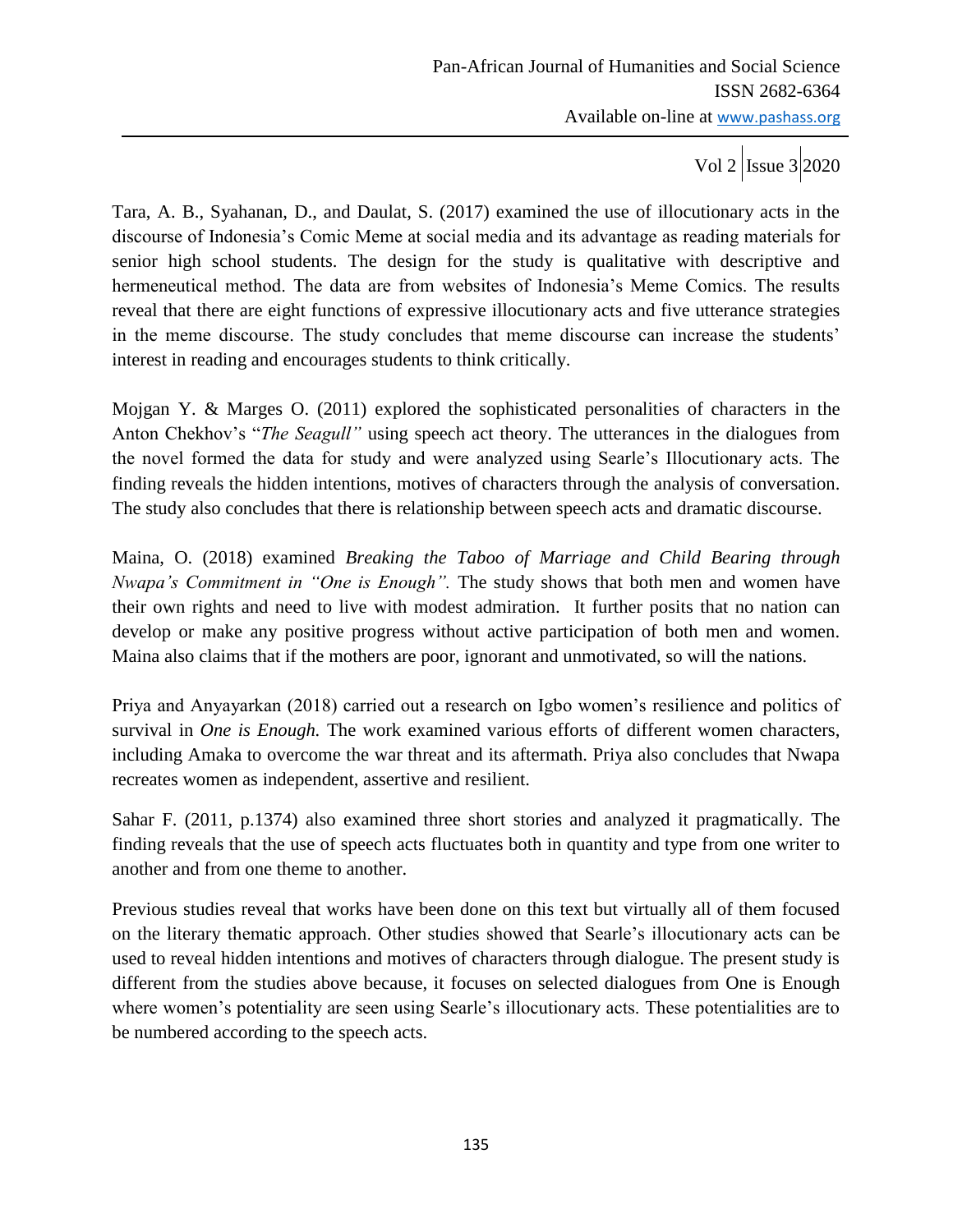#### **Theoretical framework**

Speech acts was pioneered by J. L. Austin as an outcome of his series of lectures and published posthumously in 1962 in a book titled*, How to Do Things with Words*. The theory was expanded by John Searle the student of Austin in 1969. Austin (1962, p. 69) maintains that individuals perform actions in their utterances, hence, the term "performative". In other words, Searle (1969, p. 16) defines speech act as "the basic or minimal units of communication". Mey (2001, p. 95) states that speech acts are verbal actions happening in the world, uttering a speech act, one does something with words and performs an activity that brings about a change in the existing states of affairs. Generally, actions performed through utterances are called "speech acts".

Austin (1962, p. 113) divided speech acts into three basic categories; locution acts, illocution acts and perlocution acts. Searle (1969) on the other hand modified Austin"s triad of locution, illocution and perlocution and came up with four different acts interlocutors can perform in saying something (Malmkjaer, 2002, p. 490, qtd in Ezeifeka, 2018, p. 59). In locutionary act he came up with; utterance acts and proposition acts.

#### **Classification of Searle's Illocutionary Acts**

Schiffrin (1994) quoted in Ezeifeka, (2018, p. 60) states that Searle sees illocutionary act as the core of speech act theory and the basic unit of linguistic behaviour. He claimed that to engage in illocutionary act is to engage in a rule-governed behaviour especially as different speech acts have appropriate conditions for them to be correctly performed. Illocution speech act is classified into the following basic categorizes: assertive/representatives, directives, commisives, expressive and declaratives (Mey, 1993, p. 131).

#### **Assertive/Representative**

These speech acts are assertion about a state of affairs in the world, they are also called assertive. Leech (1983, p. 128) states that they carry the values, true or false of the utterance. They should match the world in order to be true. Its function is to describe the processes, states or events in the world and for which the speaker is committed to the truth of what has just been said. For instance: "This is my book; I take responsibility for this action". Representative Illocutionary act can be in the form of claim, description, conclusion, report, prediction or suggestion.

#### **Directives**

This speech act has an effort of persuading and urging the hearer to carry out a piece of instruction. It directs the hearer towards the goal of the speaker. The instruction may be in form of a verbal response or a physical action, such as requesting, commanding, advising, questioning,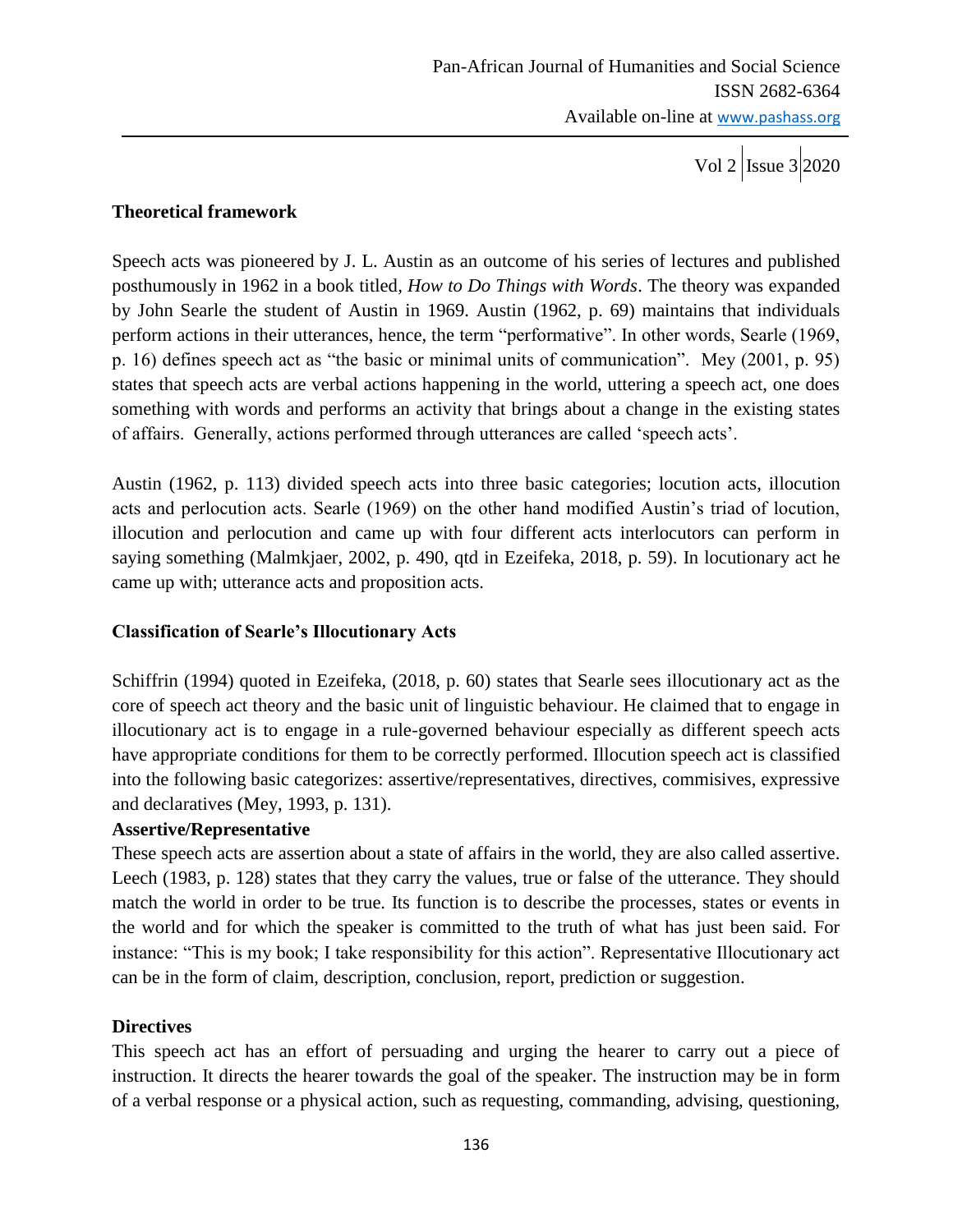pleading, demanding, and inviting as in: Don"t fail to come, pick the book, please attend the meeting.

#### **Commissives**

This speech acts have the function of committing to some future action. Searle (1977, p. 35) calls it "unexceptionable". Commissives operate a change in the world by means of creating an obligation; however, this obligation is created in the speaker, not in the hearer as in the case of directives (Mey, 2001, p. 104). These involve challenging, promising, threatening, vowing offering, warning guaranteeing and betting.

#### **Expressive**

This speech act expresses the inner state of the speaker towards some state of affairs. The expression is essentially subjective and tells us nothing about the world as in: "excuse me when stepping on somebody"s toes. It does not change anything, done is done, and both will have to live with the change in the world conditions that represents. This is called "behavitives" by Austin. It makes use of performative verbs such as: apologizing, congratulating, thanking, appreciating, condoling, complaining, greeting, cursing and scolding (Ezeifeka, 2018 p. 75).

#### **Declaratives**

This speech of act changes the state of affairs in the world. It changes the reality in accordance with the proposition of the declaration. It is called verditives in Austin"s classification. For instance, by giving of a verdict, estimate or appraisal, this speech act immediately changes the state of affairs in the world as soon as the utterance is uttered. It makes use of performative verbs such as; arresting, announcing, pronouncing etc.

#### **Methodology**

The data for this study was extracted and analyzed textually from Flora Nwapa"s novel, *One is Enough*. Some sentences that contain dialogical situations were purposively selected and subjected to speech act analysis using Searle's taxonomy of speech act as theoretical framework. These utterances were grouped according to the potentials they represent. They were also put in tables so that their level of occurrences would be determined in order to know the ones that occurred more or less.

#### **Data Analysis**

This section analyzes some utterances from One is Enough using Searle"s speech act theory in order to identify the types of speech acts in the novel and how the author used the theory in the utterances of the characters in the novel in bringing out the potentialities among the female characters.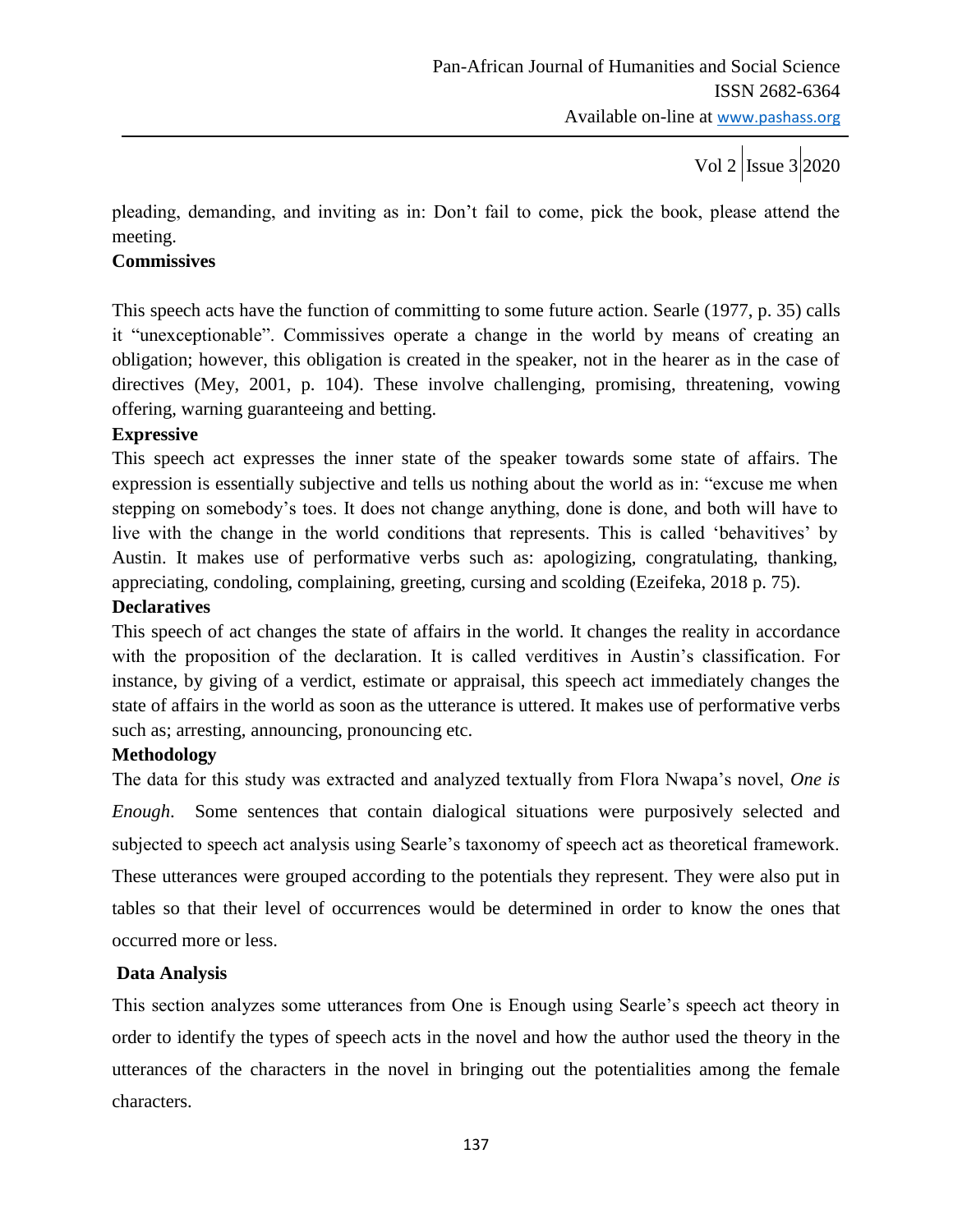#### **Representatives Speech act verb of "stating"**

Stating is a representative speech act verb that emphasizes the truth of the affairs as the speaker is committed to the fact of the proposition.

- 1. Go on and tell me, why you are yawning this early mornings? Did you sleep badly? *I slept badly mother.* (p.3)
- 2. *So did I. I have been sleeping badly for the past six years* **(**p.3**).**
- 3. *Mother you have known my plight. It's not my fault.* An…(p.3)
- 4. *It's fate. Fate is playing trick on me. Fate is unkind to me*
- 5. *No I have not seen them*.
- 6. You have to register your company in Lagos. *Oh yes. I have already registered my company*.(p.39)
- 7. Are you with your papers? **Yes**.
- 8. That"s very good. *You are already in business*
- 9. I knew what I am saying. *You didn't use me, rather I used you. I have no regret*
- 10. *I have no regrets, the baby must be born*
- 11. *I am not a teenager who has got into trouble.* You don"t have to do anything to make me respectable or anything like. (p.104)
- 12. The hold you have on my son will end today…*I have waited for six good years. I cannot wait again* (13)

The above utterances are statements committing Amaka and Obiora"s mother the female characters to the truth of the actions and demonstration of potentialities. In utterance (1) Amaka responded to Obiora"s mother (her mother-in-law) on the series of questions she presented to her asking if she slept badly. In utterances (3) and (4) she says the truth about her situation stating that fate is unkind to her; while in utterance (5) she made it clearly to her husband, Obiora that she did not see his sons. Amaka in utterances (6) and (7) demonstrated the potentiality of independence through her response to Mike when he advised her to register her business. Amaka responded thus: *"Oh yes. I have already registered my business***"** (p 39). Likewise, in utterance (11) she declared *"I am not a teenager who has got into trouble"* (p. 104). This in essence means that she is mature to take responsibility of her actions. There is also potentiality of influence in utterances (9) and (10) where Izu, for the influence Amaka the female character has on him declared; *"You did not use me, rather I used you. I have no regrets; the baby must be born*" (p. 104). Obira"s mother in utterance (12) demonstrated potentiality of authority when she says to Amaka (her daughter-in-law), *The hold you have on my son will end today…I have waited for six*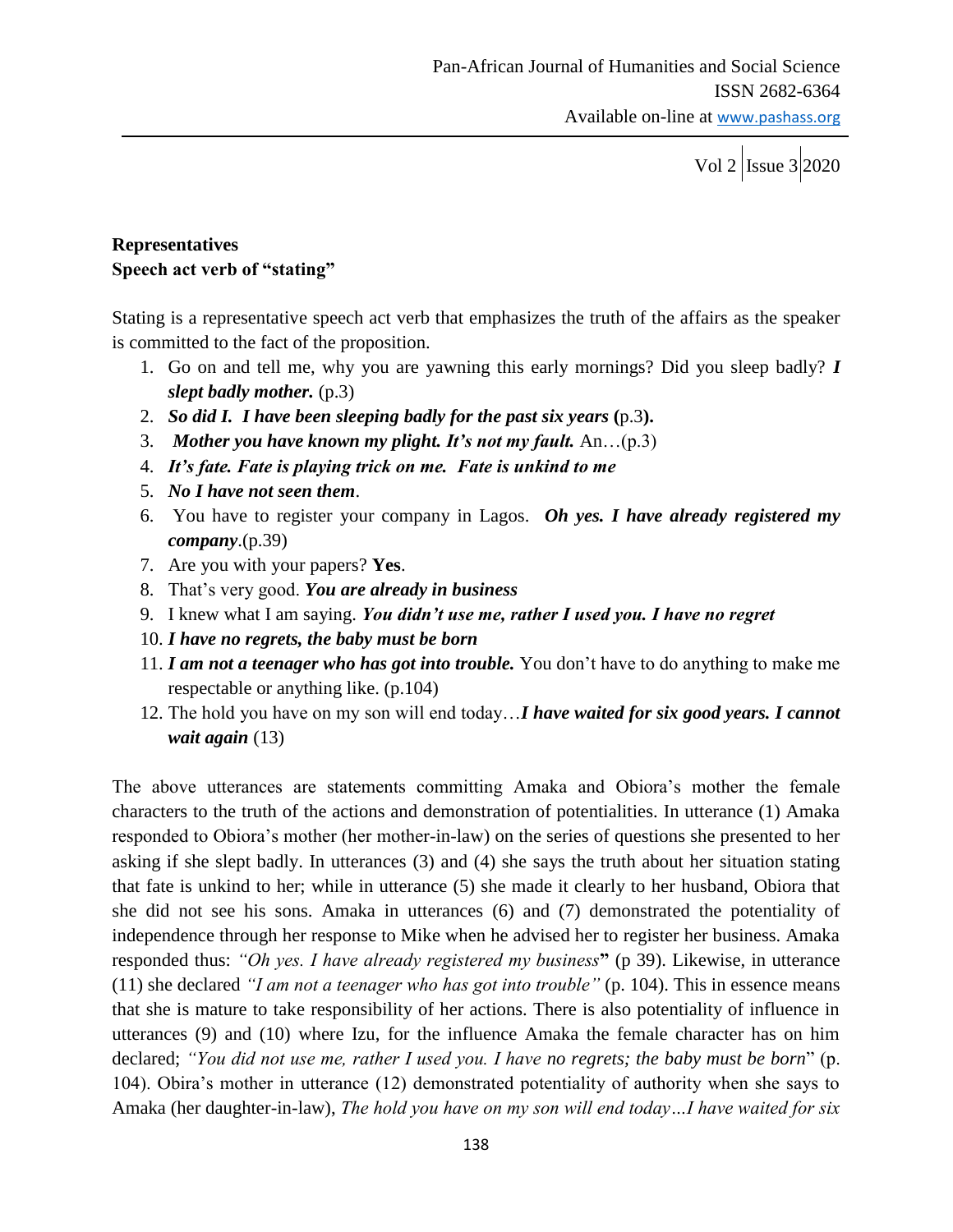*good years. I cannot wait again" (*p. *13).* Therefore*,* utterances 6 and 7 show potentiality of independence, 9 and 10 show potentiality of influence and 12 shows potentiality of authority through the female characters of Amaka and Obiora"s mother (Amaka"s mother-in-law).

#### **Speech act verb of "asserting"**

This speech act verb means to state with confidence, assurance, or to state strongly the truth of a proposition. The speaker uses it to state something strongly true to the hearer. The data for speech act verb of **asserting** are:

- 13. Well, since you cannot answer me, I will tell you. *This is the sixth time I have visited you.* Did you hear me? *Yes, mother, I heard you* (p. 13)
- 14. I have no regrets. *The baby must be born. I am responsible* (p. 104)*.*
- 15. Izu, *"I am thirty-two years old and divorced"* (p. 104)*.*

The above utterances in the italics show Amaka asserting some propositions. For instance, in utterance (13) Amaka asserts the truth that she heard her mother-in-law clearly and in utterance (15) she states that she is thirty-two years old and divorced. That is demonstration of maturity which has potentiality of authority.

Izu on the other hand, in utterance (15) declares, *"I have no regrets. The baby must be born. I am responsible"* (p. 104). Izu being influenced by love he has for Amaka made such declaration.

#### **Speech act verb of "denying"**

The next representative speech act is **denying**. This means the speaker refusing to take responsibility of a proposition.

- 16. *I didn't say it was your son's fault* (p. 3)
- 17. Sis, please, **not yet** (p. 79).

The italic words in the utterance (16) and (17) show that Amaka is declining some propositions. She denied the fact that what her mother-in-law is saying is what she meant and also denied what Ayo, her sister said about her registering with their "cash madam club".

### **Speech act verb of "reporting"**

The verb reporting is the representative speech act verb that commits the speaker to the truth of expressed proposition. It is to give an account of something heard, seen or done to the hearer. Examples are: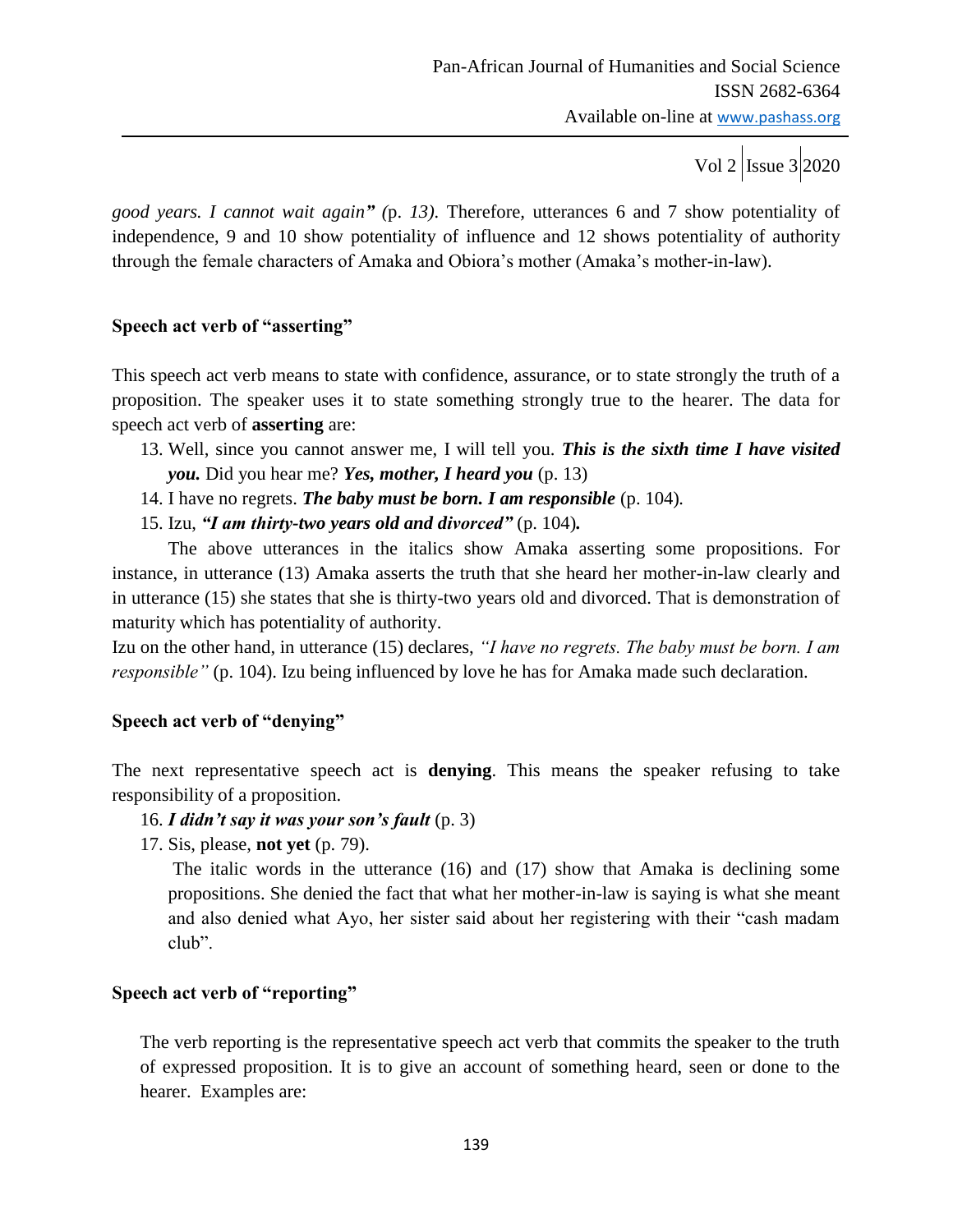- 18. My mother brought them in the morning. You were in your site (p. 25).
- 19. And what really bothers me is that he (Izu) wants me and the twins (127).
- 20. When I rid myself of Obiora, things started working for me (p. 127).

Utterance **(**18) contains Obioras report to Amaka, telling her that his mother brought his sons while Amaka was in her site. While in utterances (19) and (20) the speaker reports to her sister Ayo that Izu wants to marry her but she does not want husband anymore. She reports that since she broke up with Obiora things started working for her. That means that Amaka the female character prefers independence to being a wife. She shows the potentiality of independence.

#### **Speech act verb of** "**complaining"**

Complaining is the speaker's display of disagreement on action taking by another person. It may either be a display of grievances melted on the speaker. This is a representative speech act verb.

- 21. "Ayo, *I don't want to be* **a** *wife anymore, a mistress, yes, with a lover, yes of course, but not a wife."*
- 22. *"As a wife, I am never free. I am a shadow of myself.*
- 23. *As a wife I am almost impotent***.** I am *in prison***,** *unable to advance in body and in soul. Something gets hold of me and destroys me"* (p. 127)

Here Amaka recounts her experiences about her former marriage that made her to view marriage as prison and bondage. The italics utterances are negative utterances that portray the speaker's complaints and dislike about marriage. She desires to be independent. Potentiality of independence contains in utterances 21, 22 and 23 which reads thus:

*"Ayo, I don't want to be a wife anymore, a mistress, yes, with a lover, yes of course, but not a wife. As a wife, I am never free. I am a shadow of myself. As a wife I am almost impotent. I am in prison, unable to advance in body and in soul. Something gets hold of me and destroys me"* (p. 127).

#### **Speech act verb of "concluding"**

Concluding is coming to believe something as a result of what we have seen or heard. The purpose is to bring something to an end based on world fit, so concluding is the representative speech act verb.

- 24. *No*. *I am through with husbands*.
- 25. *I said farewell with husbands the first day I came to Lagos* (*she cries*).
- 26. Ayo*, I don't want to be a wife anymore,*
- 27. **a mistress, yes with a lover, yes of course,** *but not a wife.*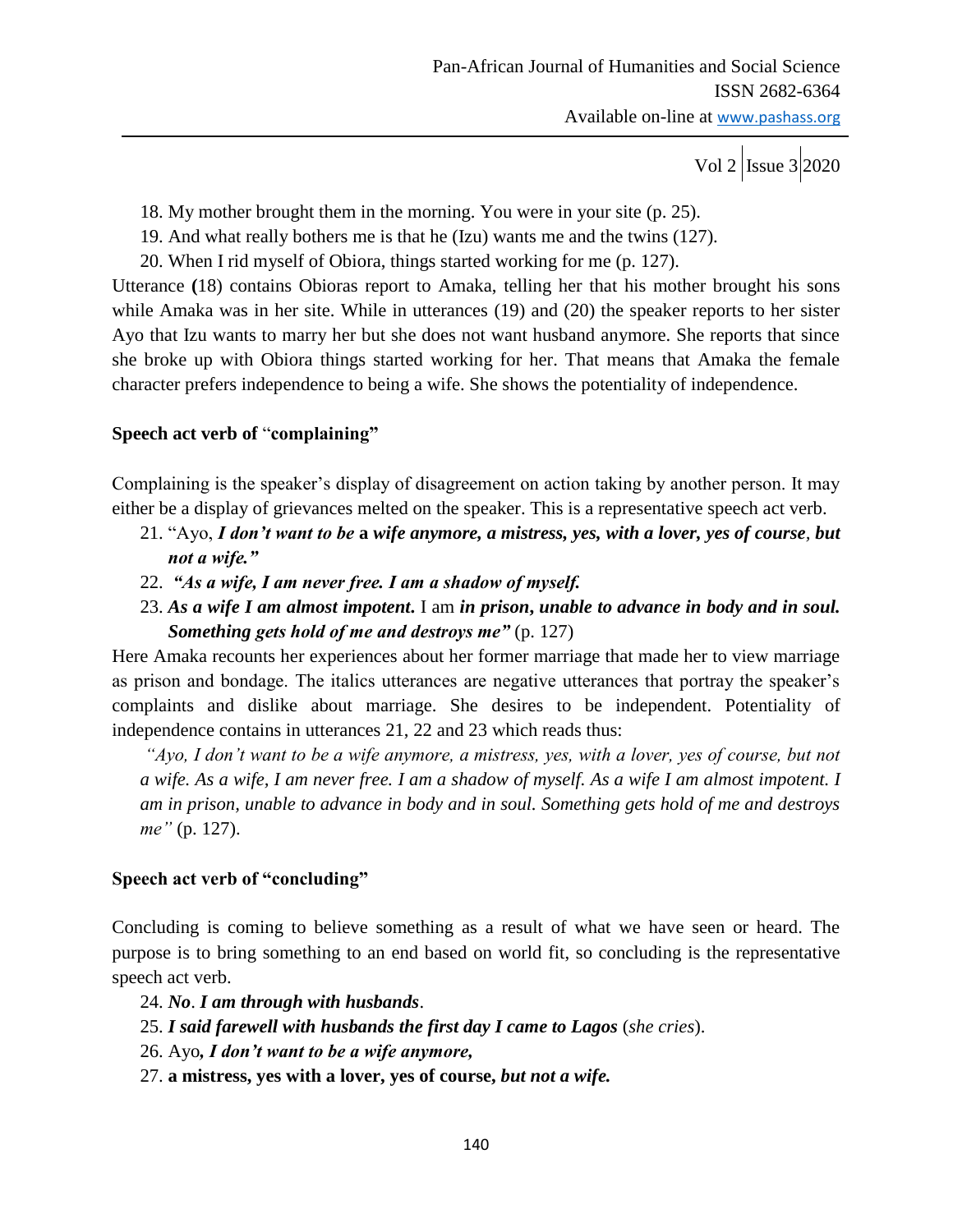### 28. *I don't want to go back my wifely days I don't want him. I don't want to be his wife* (p.127)

The utterances above contain Amaka"s conclusion about marriage, the italic utterances are the examples of concluding propositions. The speaker tells her sister Ayo her conclusion about marriage. She decides to end up anything about marriage to be free, independent and fulfill her dreams. The above utterances contain in them the potentiality of independence.

# **Directive**

#### **Speech act verb of "asking"**

This speech act verb of asking is telling somebody that the speaker wants the hearer to do something. The verb asking is one of the directive speech act verbs. The data is as follows:

- *1.* Go on and tell me, *why are you yawning this early morning? Didn't you have a good sleep?* Yes mother, I had bad sleep. *Don't you see how thin I am? Was I as thin as this when you married my son six years ago?* (p.3)
- 2. **Have you seen them? Seen whom?** My sons, he said. No I have not seen them.
- 3. *Where are they?* My mother brought them here this morning. You were in your site *Where are they now?* (p.25)
- 4. I am not a teenager who has got into trouble. You don"t have to do anything to make me respectable or anything like that. .*Do you know what it is for me to be pregnant?* (p.104)

The utterances above have the purpose for the hearer to do something. In utterance (1), there is demonstration of authority by Obiora"s mother who posed series of questions to Amaka thus: *"why are you yawning this early morning? Didn't you have a good sleep? Didn't see how thin I am? Was I as thin as this when you married my son?* In utterances (2) the Amaka inquires about the children of Obiora, while in utterances (3) and (4) shows how Amaka asked Izu if he knows what it means for her to be pregnant.

#### **Speech act verb of** "**suggesting"**

Suggesting is to offer options to the hearer for consideration. The purpose is to put idea in the mind of the hearer to make choice out of many options. The data is:

- *5.* Where are they now? *My mother must have taken them away again.*
- 6. Adaobi told me that you are now in Lagos and wanted to do some contract jobs. Oh yes Amaka replied. *You will have to register your company in Lagos*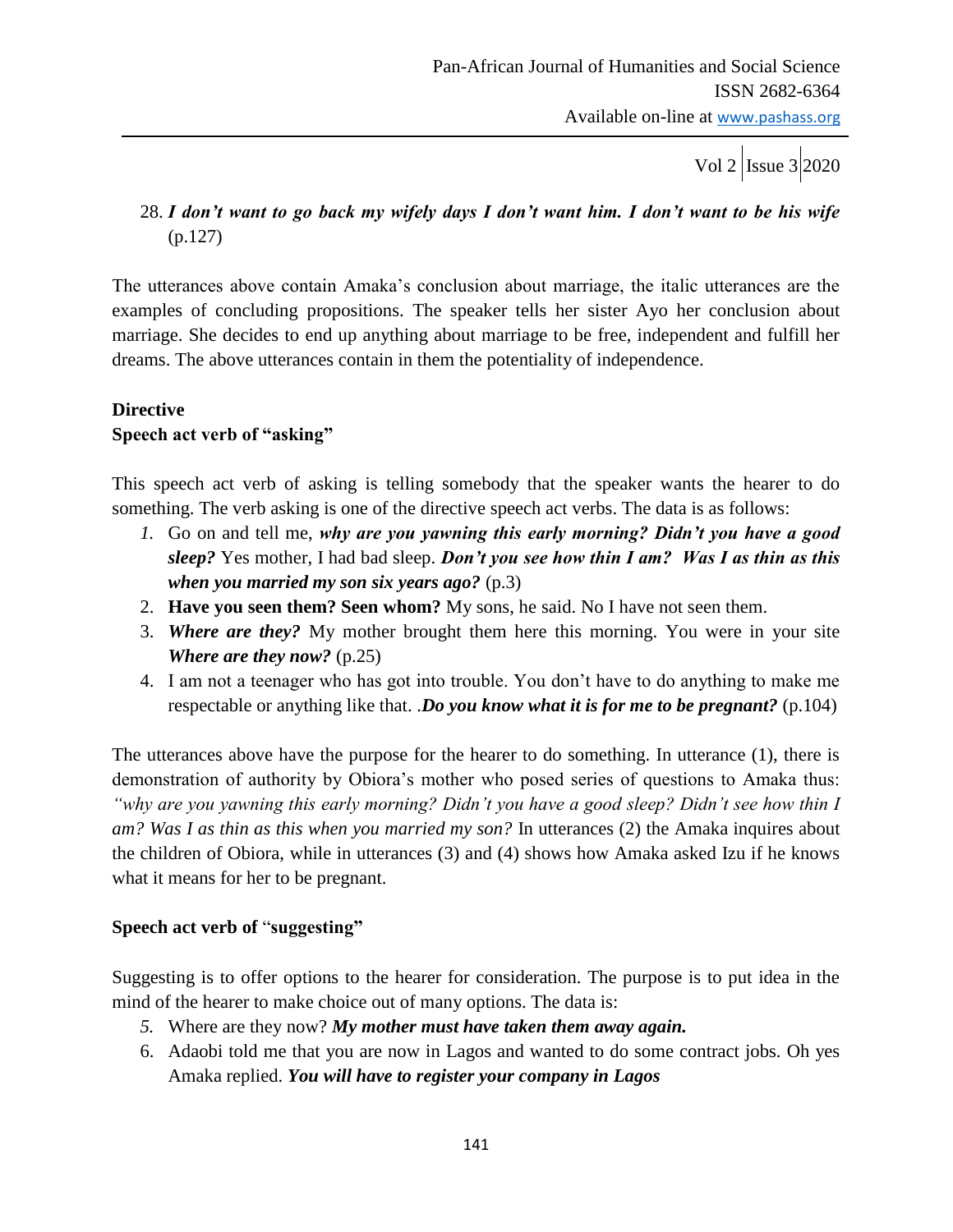In the italic utterances above, Obiora suggests to Amaka that his mother must have taken his children away. Mike also suggests that Amaka should register her company before starting up contract jobs.

#### **Speech act verb of "ordering"**

One of the directive speech act verbs is ordering. Ordering is giving instruction to the hearer at the speaker"s will to perform some actions, which is also a demonstration of authority by the speaker to the hearer.

- 7. So don"t complain for sleeping badly just for one night. *Now go on and say why you are here.* (p.3)
- 8. The fee is only five hundred naira…**. So pay up** *(Amaka opens her bag and gave her cheque of five hundred naira)*. **Cross it** *(Ayo orders her)*

In utterance (7) above, Obiora"s mother orders Amaka to say why she came to see her. Ayo in utterance (8) orders Amaka to pay up the dues for cash madam club. When Amaka gave a cheque, she orders her to cross it. These two utterances express potentiality of authority.

### **Speech act verb of "commanding**"

Commanding has close relation to ordering. In this speech act verb, the speaker forces his will on the hearer to do something. Commanding is one of the directive speech act verbs and also a demonstration of authority over someone.

- 9. So don"t complain of sleeping badly for just one night (p. 3).
- 10. Allow me to finish….
- 11. So just allow me.

The utterances above are the will of the speaker in which he wants to force on the hearer. In utterance (9), Obiora"s mother does not want Amaka to complain about sleeping badly. Also in utterances (10) and (11) show that Ayo too does not need Amaka to object over belonging to the "cash madam club". Therefore, potentiality of authority is categorically demonstrated by the female characters, Ayo and Obiora"s mother.

### **Speech act verb of "questioning"**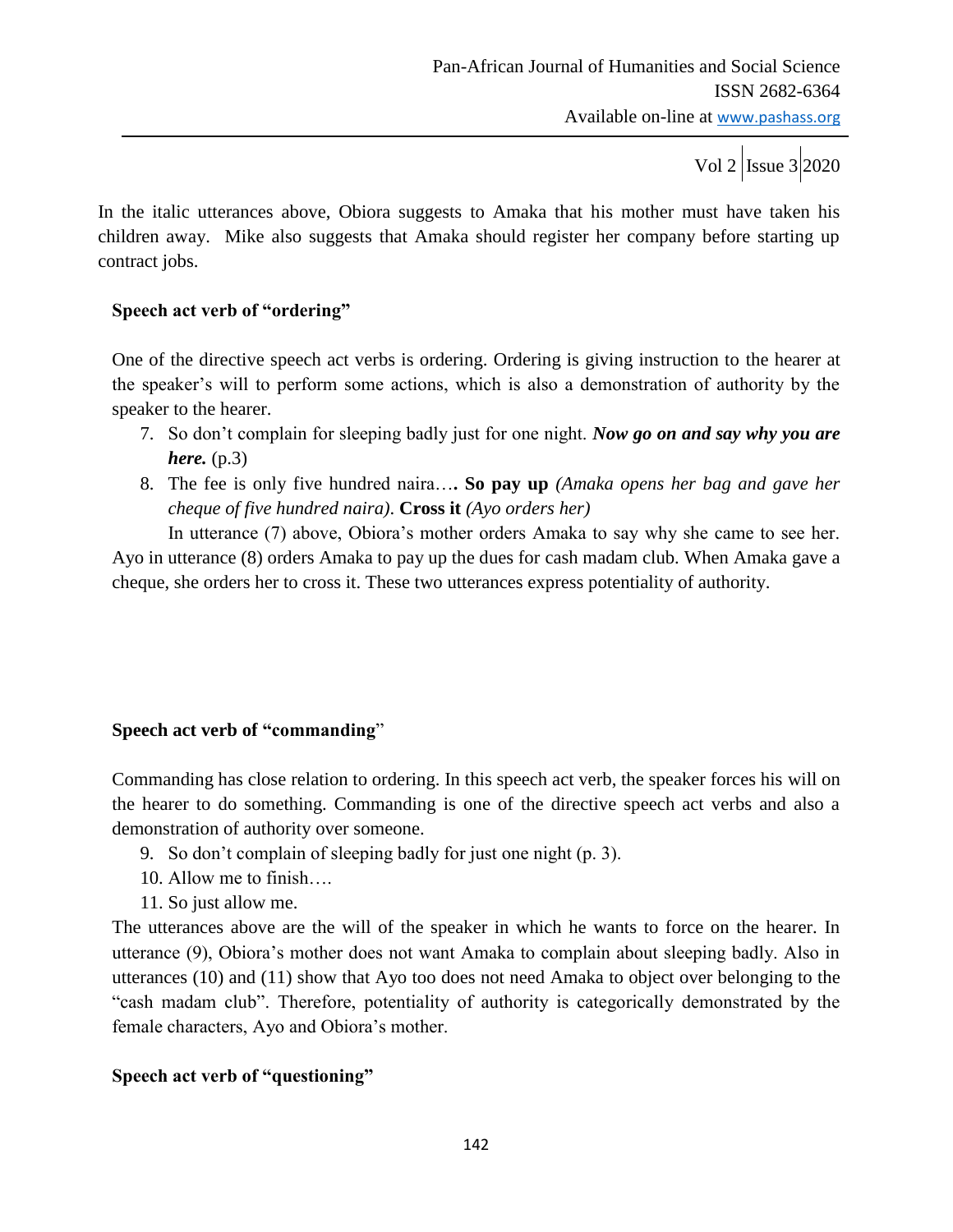The next directive speech act verb is questioning; it is asking somebody about something to get information.

12. *"Did you hear me?"* her mother in law continued. Yes, mother I heard you. You said you had visited us six times since we were married six years ago. I can hear you very well mother. (p. 13)

I have waited for six years. I cannot wait for even one day.

- (p.13)
- 13. I am happy for you. I am happy for you. *"Are you happy?"* he asked suspiciously. "Of course I am. (p.25)
- 14. *"Are you are not just pretending to be happy?"* I am happy and sad as well. I am happy because you have proof of your manhood. Sad because I cannot have a baby, and your proof is also the proof of my bareness. (p.25)

The above utterances in italic are questions the presented to Amaka by Obiora and his mother expecting Amaka to respond by saying something in order to get information.

#### **Speech verb of "interrogating"**

The verb interrogating is one of the directive speech act verbs. The speaker in this act of interrogating wants to find out something from the hearer either by force or influence through discussion.

- 15. *And so my son should continue to suffer,* s*hould continue to suffer because of your illluck, because of your stubbornness, because of your stupidity, because of your…?* (p.3)
- *16.* I am not saying so. I am merely saying…. *merely saying what?* (She asks with a kind of contempt). All I am saying is that you should give me time. (p.3)

Obiora"s mother in the above utterances interrogates Amaka through interruption mood. As Amaka was trying to explain the situation of her bareness, the mother-in-law, continuously interrupts her through asking some questions which Amaka could not answer. She exerts her authority over Amaka through interrogation which is potentiality of authority.

### *Speech act verb of" urging"*

Urging is one of the direct speech act verb. This speech act verb persuades the hearer to take an action. The data is:

17. What was I telling you? "Modesty will kill you. *You have arrived and you are eligible to join our club."*

In the utterance above, Ayo was persuading Amaka, trying to influence her to belong to their "cash madam club" because she is now rich and eligible.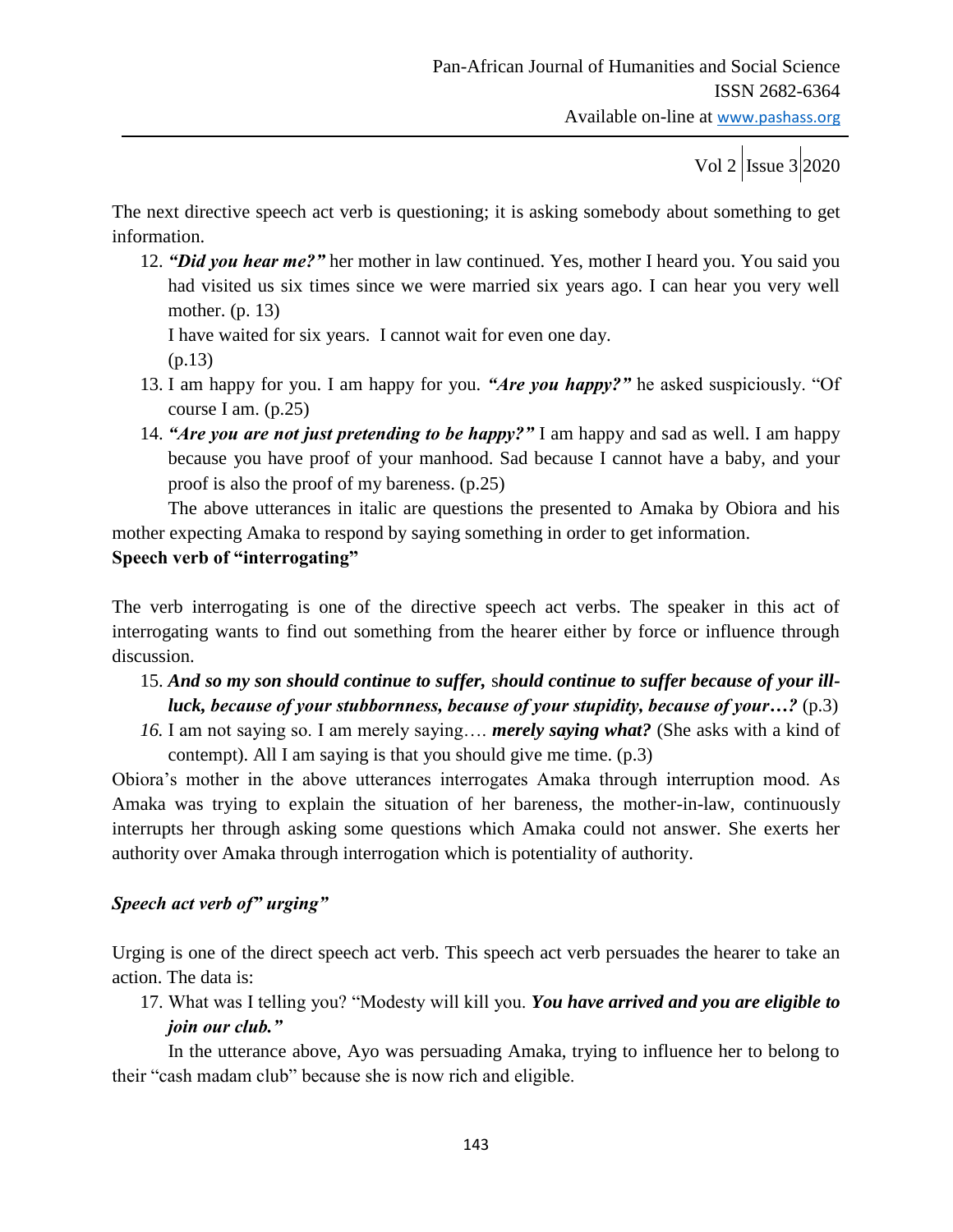#### **Speech act verb of "requesting"**

Requesting is one of the directive speech act verbs. The speaker in this speech act requests for a favour on his hearer.

18. Darling Amaka, I knew what I was doing. You did not use me, I rather used you. I have no regrets. The baby must be born. I am responsible. *All I ask is that you keep this secret until I sort things out.* (p.104)

Izu in the italic utterance above, Izu requests that Amaka should keep the affairs between them secret until he is ready for the marriage.

### **Speech act of "advising"**

Advising has similarities with suggesting where by the speaker offers options to his hearer on things to do or avoid. Sometimes it may be a piece of encouragement to the hearer.

19. And what bothers me is that he (Izu) wants me and the twins. I don't want him' I don't want to be his wife. I think he is realising it, and wants to have the twins for a start……

# *Don't behave that way. Why, Izu has not even told you he wants to marry you.* (p.127)

Ayo in the above utterance advises Amaka not to worry about marrying Izu as he has not declared his intention in marrying her.

### **Commissive**

Commissive speech act is an act that commits the speaker to do something in the future. The speech act of commissive include: promising, offering, vowing etc.

### **Speech act verb of "promising"**

The verb promising is one of the commissive speech act verbs which commits the speaker do some future action. The data is:

1. Nothing has changed*. I shall continue to take care of you.* There is a time one is left with a choice (p. 104).

Izu commits himself to future action. Izu has committed himself in taking care of Amaka and her twins.

# **Expressive**

This speech act expresses the psychological state of the speaker about the proposition he is projecting, such as: apologizing, congratulating, greeting, regretting, praising, appreciating etc.

### **Speech act verb of "apologizing"**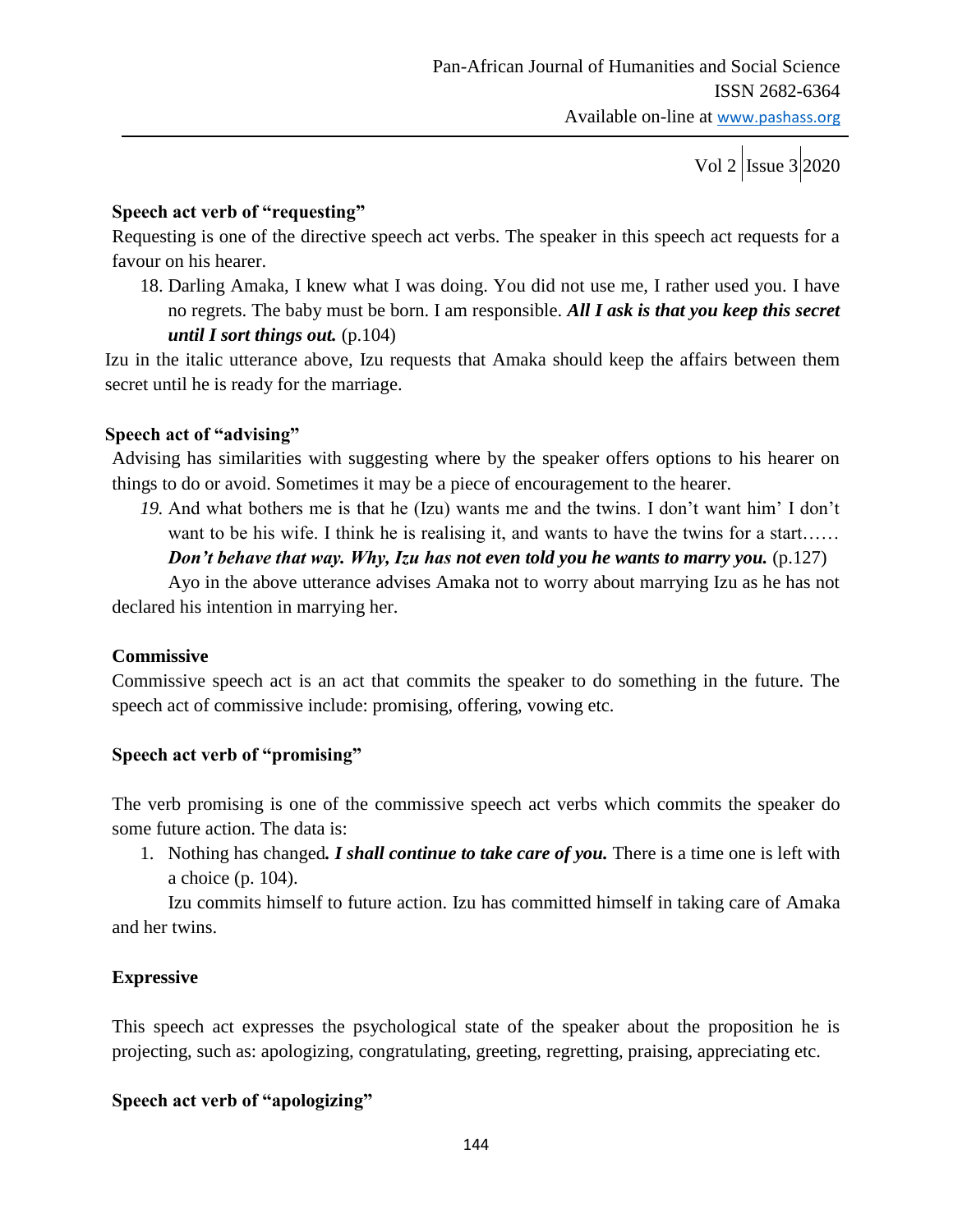To apologize is to feel sorry about action(s) as result of mistakes. It is one of the expressive speech act verbs that states the psychological state of the speaker.

- 1. It is my son"s fault then, the mother said. *"I didn't say it is your son's fault."*
- 2. And so my son should suffer…….because of your ill-luck. *I am not saying so. I merely…* (p.3)

Amaka in the above utterances apologize to mother-in-law that what she thought is not what she means.

### **Speech act verb of "regretting"**

The verb regret is to feel sad about something you did or event that is beyond your control. This commits the speaker to rethink or apportion blame on himself or situation. Examples are:

- 3. I didn"t say it is your son either. *It is fate. Fate is playing tricks on me. Fate is unkind to me.* (p.3)
- 4. I am happy because you have proof of you manhood….. s**ad because I cannot have a baby, and your proof is also the proof of my bareness.** (25)

In the utterances above, Amaka expresses her feelings through regretting her childlessness. She apportions blame to her fate and feels sad about the circumstance.

#### **Speech act verb of "praising"**

Praise is one of the expressive speech act verb that expresses the approval of the speaker about something or somebody. Such as:

- 5. I have already registered my company, she said. **That's good.** Have you your registration papers with you? Yes. **That's very good.** (p.39)
- 6. *Great*! The women shouted and *welcomed h*er to the club.(79)

The utterances above, shows Mike"s approval of the action of Amaka. Amaka has registered her company and has all her papers. Mike praises her for this action. Again, the club members praised and welcomed Amaka to their club because of the demonstration of her wealth.

#### **Speech verb of "fear"**

The verb fear is expressive speech act. It is being afraid of something or somebody or feeling that something bad might happen in the future or will happen.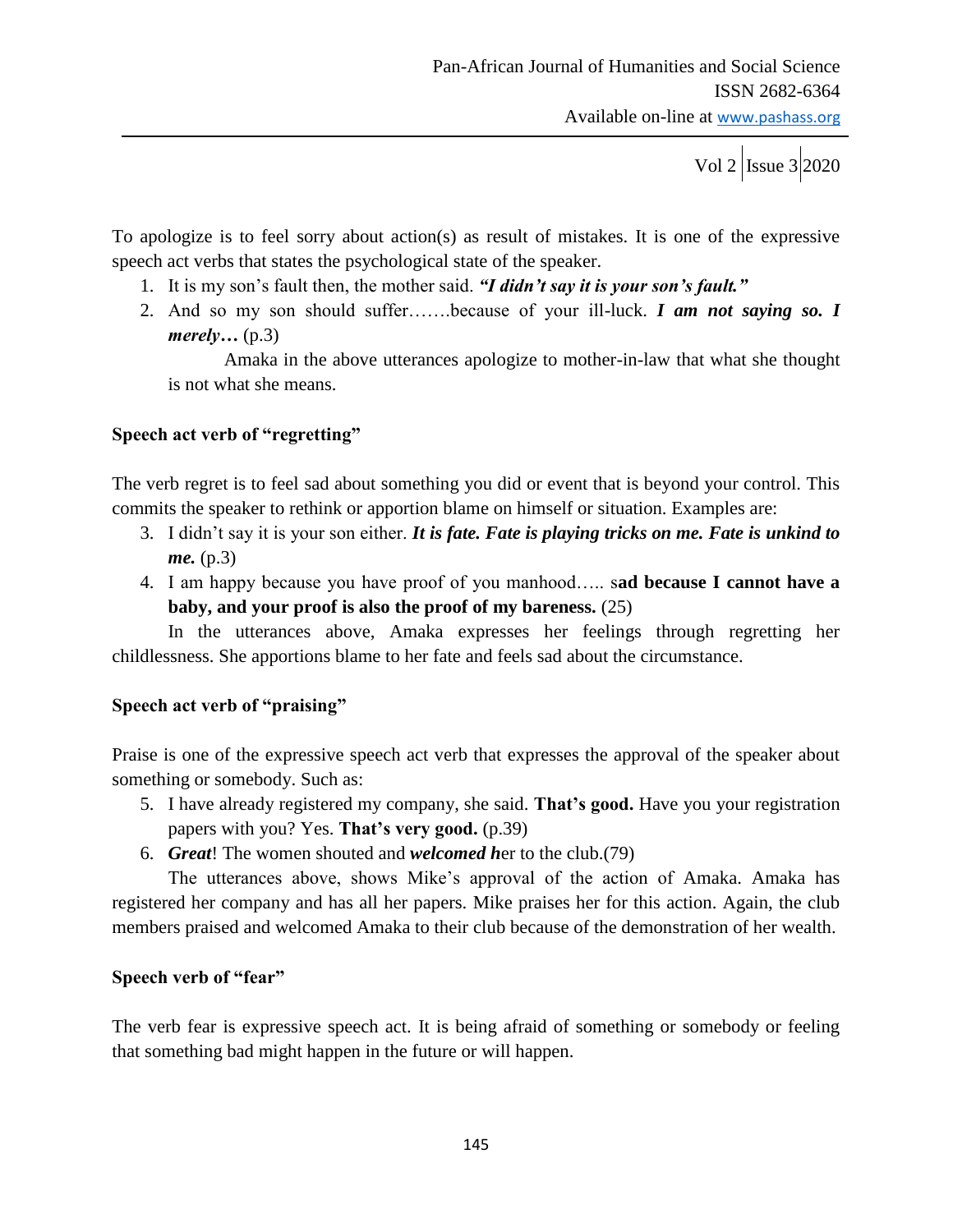7. There is something in word that **does not suit me.** As a wife, *I am never free*. As a wife, I am a shadow of myself. As a wife I am almost important. I am in prison, **unable to advance** in body and in soul. Something *gets hold of me* and *destroys me.(p.127)*

The italic utterances above express Amaka"s fear about marriage because of her past experience. She sees marriage as a bondage and prison.

#### **Findings**

In this study, four out of five of Searle"s illocutionary speech acts are found. Representative and directive speech acts contain in them potentiality of authority, independence and influence of female characters in the novel. There is no instance of declarative speech acts. Directive speech acts are seen in the analysis where one expects another to show some level of commitment to a particular request, order or potentialities of independence, influence or authority. This is shown in the use of questions to elicit questions, commanding and ordering. There is also the use of rhetorical questions aimed at showing how concern a speaker is concerning a particular situation especially childlessness. The result also shows that every woman has potentials which can be expressed in diverse ways. Expressive speech acts are used to state and express the innate qualities in women especially the protagonist, Amaka. It was also discovered that there were no serious commitment to future actions by the speakers as shown by the frequency of commissives  $(1.8\%)$ .

| <b>Speech Acts</b> | <b>Frequency</b> | Percentage |
|--------------------|------------------|------------|
| Representative     | 28               | 50.91%     |
| Directive          | 18               | 32.7%      |
| Commissive         |                  | 1.8%       |
| Expressive         | 8                | 14.5%      |
| <b>Total</b>       | 55               | 100%       |

### **Conclusion**

Searle attempts to explain a wide range of possible speakers' intentions and desired actions of their utterances for a given situation. This was why this study adopts his speech act model. The results of the finding of this work reveal that representative speech act is prevalent in the utterance of the female characters in the novel which implies that the female characters in the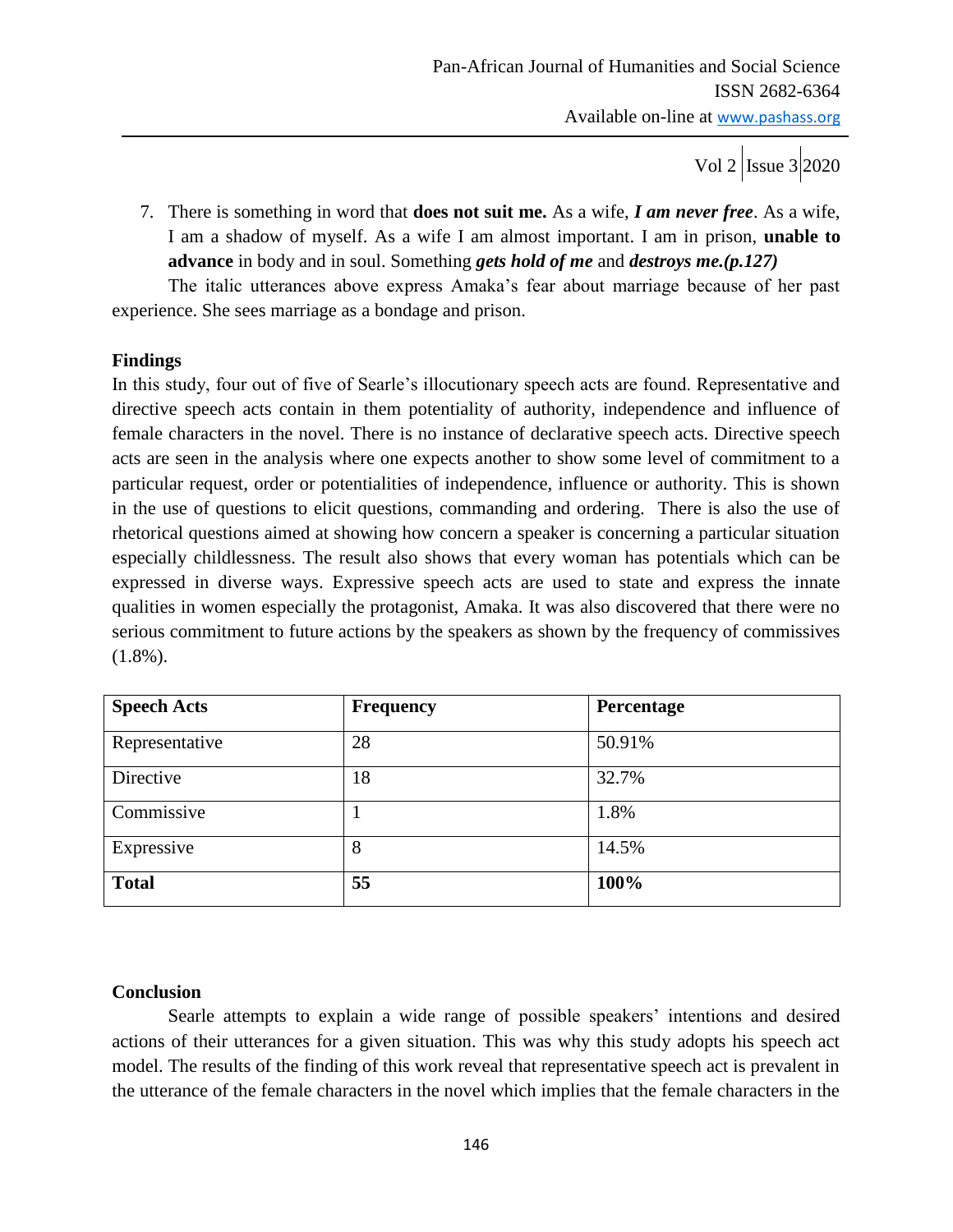novel mostly used assertive utterances to prove that the potentials in women cannot be caged rather can be exploited in the world created by Nwapa. Representative speech act has the frequency of 28 utterances accounting for 59. 91% out of the total (55) utterances analyzed. This shows the greater demonstration of potentials of authority, independence and influence by the female characters in the novel. The next in rank is directive speech act which has frequency of 18 utterances making up 32% of the utterances in the selected dialogues.

This speech acts contains demonstration of potentialities by the female characters in the novel. Expressives have 14.5% while commissives constitute the least with 1.8%. The study therefore concludes that Searle"s speech act taxonomy could be found in utterances in novel. These speech acts manifest greatly because of the thematic concern of the novel which has the tone of struggle to bring out women"s potentialities. Again, that every woman has potentials which if properly harnessed can improve a nation.

#### **References**

Achebe, C. (1958). *Things fall apart*. England: William Heineman Ltd.

- Agung, S. N. (2011). Analysis of illocutionary acts in Sherlock Homeless Movie. Unpublished Thesis: University of Syarif Hidayatulah Jakarta.
- Ainurrohmah, (2011). The use of illocutionary act in Stephenie Meyer's new moon. Unpublished Thesis: University of Senarang.
- Austin, J. L. (1962). *How to do things with words*. Oxford: Oxford University Press.
- Crystal, D. (1992). *A Dictionary of linguistics and phonetics* (3rd ed.). London: Blackwell.
- Emmanuel, C. U., (2018). An analysis of illocutionary acts in Ernest-Samuel's epistolary novel dear Kelechi and its Sequel. *Igwebuike: An African Journal of Arts and Humanity 4 (2) 10-36.*
- Ezeifeka, C. (2018). *Discourse analysis: Concept and approach*. Awka: Patrobas Nig. Ltd.
- Leech, G. N. (1983). *Principles of pragmatics*. London: Longman.
- Maina, O. (2018). Breaking the taboo of marriage and childbearing: Nwapa's commitment in one is enough. *Advanced research journal of multidisciplinary discoveries 31 (9) 55-59.*

Malmkiaer, K. (2002). *Linguistic encyclopedia*. 2<sup>nd</sup> .ed. London: Roughtledge.